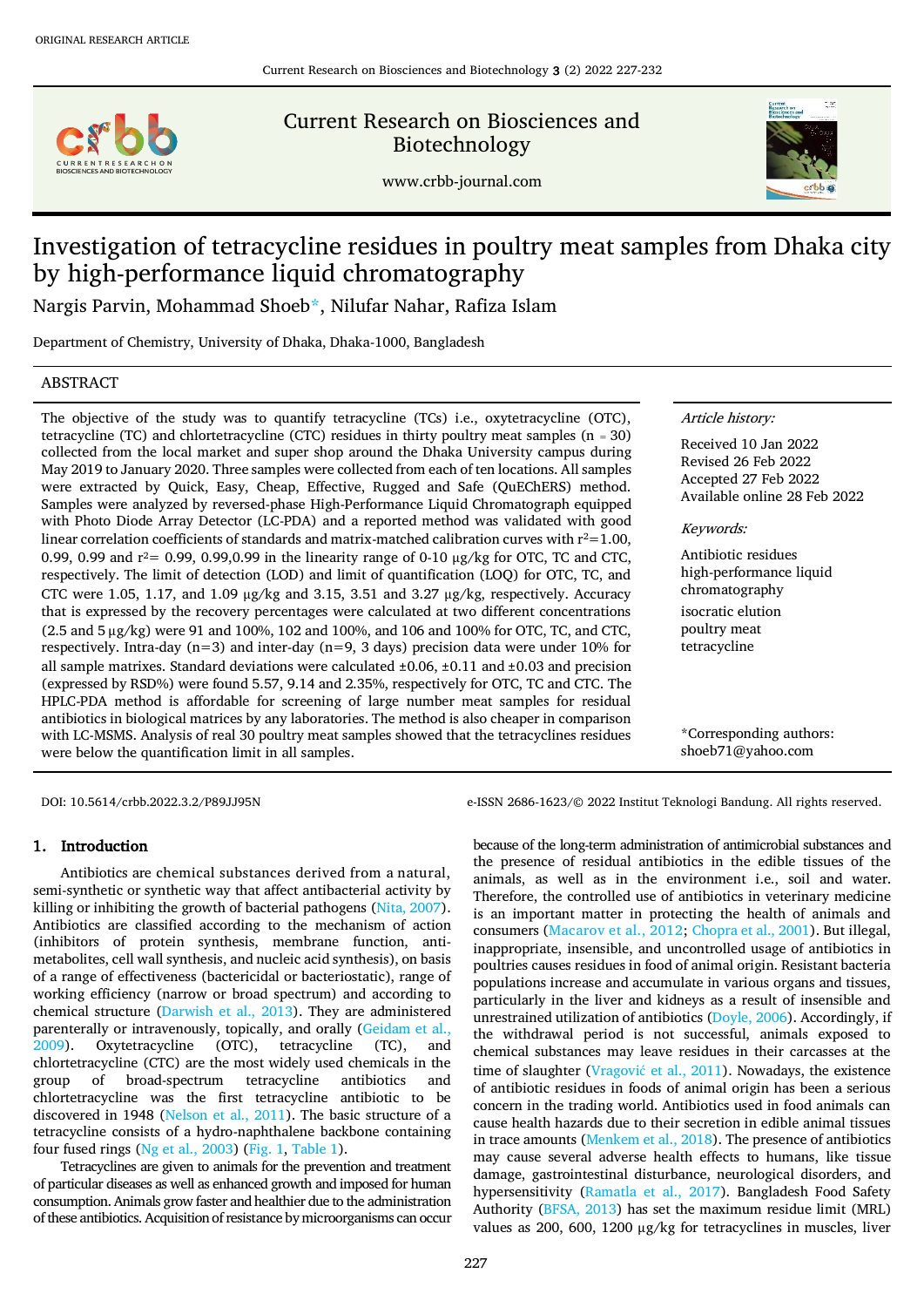and kidney of poultry. The maximum residue level of TC residues in animal products set by Codex Alimentarius Commission to be 200 µg/kg in muscle, 600 µg/kg in the liver, 1200 µg/kg in fat and kidney [\(FAO/WHO Expert Committee on Food Additives,](#page-4-5) 2004) while European Union regulated as 100, 300 and 600 ug/kg, respectively in these organs to protect human health in muscle for poultry meat (Council Regulation (EEC) No. 2377/90/EC, 1990). Several analytical techniques including capillary electrophoresis (CE) [\(Nozal et al., 2004;](#page-5-7) [Hernandez et al., 2000;](#page-4-6) [Hernandez et](#page-4-7) al., [2002\)](#page-4-7), high-performance liquid chromatography (HPLC) [\(Biswas et](#page-4-8)  [al., 2007;](#page-4-8) [Blanchflower et al., 1997;](#page-4-9) [Charlet et al., 2003;](#page-4-10) [Zhou et](#page-5-8)  [al., 2009;](#page-5-8) [Koesukwiwat et al., 2007;](#page-4-11) [Tong et al., 2009;](#page-5-9) [Cinquina et](#page-4-12)  [al., 2003;](#page-4-12) [Tavakoli et al., 2003\)](#page-5-10) with UV, PDA and fluorescence detection [\(Patyra et al., 2014;](#page-5-11) [Esponda et al., 2009;](#page-4-13) [Schneider et](#page-5-12)  [al., 2007;](#page-5-12) [Lu et al., 2004;](#page-5-13) [Grandos et al., 2005\)](#page-4-14), and liquid chromatography-electrospray tandem mass spectrometry [\(Mou et](#page-5-14)  [al., 2021;](#page-5-14) [Jia et al., 2009;](#page-4-15) [Lykkeberg et al., 2004;](#page-5-15) [Guoa et al., 2016;](#page-4-16) [Elkhabeer et al., 2020\)](#page-4-17) are available for determination of residual TCs in different biological matrices. [Bahmani et al. \(2020\)](#page-4-18) reported the presence of OTC and TC residues in four poultry meat samples ranging 67.5-425.3 and 91.2-252.3 µg/kg an[d Ibrahim et al. \(2015\)](#page-4-19) detected OTC residues in three tested poultry meat samples ranging 150-500 µg/kg using HPLC-UV method. As food safety is a burning issue in Bangladesh, the determination and quantification of tetracycline in edible tissues of poultry will help BFSA to ensure safe food for the public health. The present study describes a reported method for the validation, qualitative and quantitative determination of three tetracyclines namely tetracycline (TC), oxytetracycline (OTC) and chlortetracycline (CTC) in poultry meat samples.



Fig. 1. Chemical structure of tetracycline

<span id="page-1-1"></span><span id="page-1-0"></span>**Table 1.** Value of  $R_1$ ,  $R_2$  and  $R_3$  of TCs structure

| Tetracycline     | ĸ,          | $\rm R_2$                                        | $R_3$ |
|------------------|-------------|--------------------------------------------------|-------|
| TC<br>OTC<br>CTC | п           | CH <sub>3</sub>                                  | п     |
|                  | OН          |                                                  | п     |
| $-$<br>__        | п<br>$\sim$ | CH <sub>3</sub><br>CH <sub>3</sub><br>$\sim$ $-$ | u     |

Note:  $R_1$ ,  $R_2$  and  $R_3$  are functional groups of TCs

## 2. Materials and method

## 2.1. Sampling

A total of thirty poultry meat samples (n=30) were purchased from different super shops and local markets of Dhaka city and a control sample free from antibiotics was collected from the village. Three samples were collected from each of ten locations. Approximately, all samples were weighted 900-1000 g. The homogenous portion from muscles (thigh and breast) poultry samples obtained from each carcass were stored at -20 °C until analysis.

#### 2.2. Chemicals and reagents

Oxytetracycline hydrochloride, tetracycline, and chlortetracycline hydrochloride (Sigma-Aldrich, Germany) were used to prepare standard solutions. HPLC grade acetonitrile (ACN) and methanol (MeOH), analytical grade C-18, primary secondary amine (PSA), oxalic acid (dehydrate), magnesium sulphate (MgSO4), and sodium chloride (NaCl) were purchased from Sigma-Aldrich, Germany. Deionized water used for HPLC was obtained from the Mill-Q System (Denmark & USA).

#### 2.3. Instruments

A reversed-phase High-Performance Liquid Chromatograph (HPLC; RF 1200, Prominence, Shimadzu) equipped with Photo Diode Array Detector (PDA; SPD-M20A Prominence) connected with a Rheodyne injector (20 µL sample loop) was used for the analysis of tetracyclines. A C-18 column (Luna; 250 × 4.60 mm; particle size 5µm) kept in an oven at ambient temperature was used for analysis. The analytical balance (Type ATY124, Shimadzu), homogenizer, sonicator (Hwashin tech. com.) centrifuge machine (Sigma, 2-16P), and vortex mixer (REAX 2000) were used for sample preparation.

#### 2.4. Preparation of standard solution

Stock Solutions of each TCs standard (oxytetracycline, tetracycline, and chlortetracycline) were prepared by dissolving 10 g of compound in 10 mL MeOH to obtain a final concentration of 1.0 mg/mL. The stock solution was wrapped with aluminum foil paper to prevent photodegradation and stored at -20 ℃. The stock solution was diluted with MeOH to prepare required standard solutions and that were prepared daily when needed.

#### 2.5. Fortification of samples

Poultry meat samples were fortified with a mixture of TCs standard at two spiking levels of 2.5 and 5 µg/kg.

## 2.6. Extraction and clean up procedure

Quick, Easy, Cheap, Effective, Rugged and Safe (QuEChERS) method was used for sample preparation. According to this method, poultry meat samples (10 g) were taken in a falcon tube. At first, 10 mL deionized water and 10 mL ACN were added to the samples. Then, meat samples were vortexed for 1 min, and 4 g magnesium sulphate (MgSO4) and 1 g sodium chloride (NaCl) were added in each sample and again vortexed for 1 min. Finally, centrifuged at 4000 rpm for 10 min The clean-up procedures were performed by transferring 2 mL supernatant in a screw-capped test tube and adding 150 mg PSA (Primary Secondary Amine) and 250 mg C-18. Then vortexed for 1 min and centrifuged at 2000 rpm for 4 min.

#### 2.7. HPLC analysis for TCs

The level of tetracyclines in extracted samples was determined using HPLC according to a reported method. Briefly, mobile phase an isocratic elution using 0.01 M oxalic acid buffer (a), ACN (b), MeOH (c) was applied by volume with  $70:20:10$  (y/y/y) for 15 min. The flow rate of the mobile phase was 1.0 mL/min and the column oven temperature was set up at 40 ℃. The injection volume of the standard or sample was 20 µL. TCs were detected at 360 and 375 nm using a Photodiode Array Detector (PDA).

## 2.8. Method validation

## 2.8.1. Linearity and sensitivity

This study was expanded to test the validity of a reported method. Linearity was assessed by calibration curve in the range of 0-10 µg/kg (0, 1.0, 2.5, 5.0 and 10µg/kg) for OTC, TC and CTC standard solutions at five points [\(Fig. 2\)](#page-2-0) with triplicate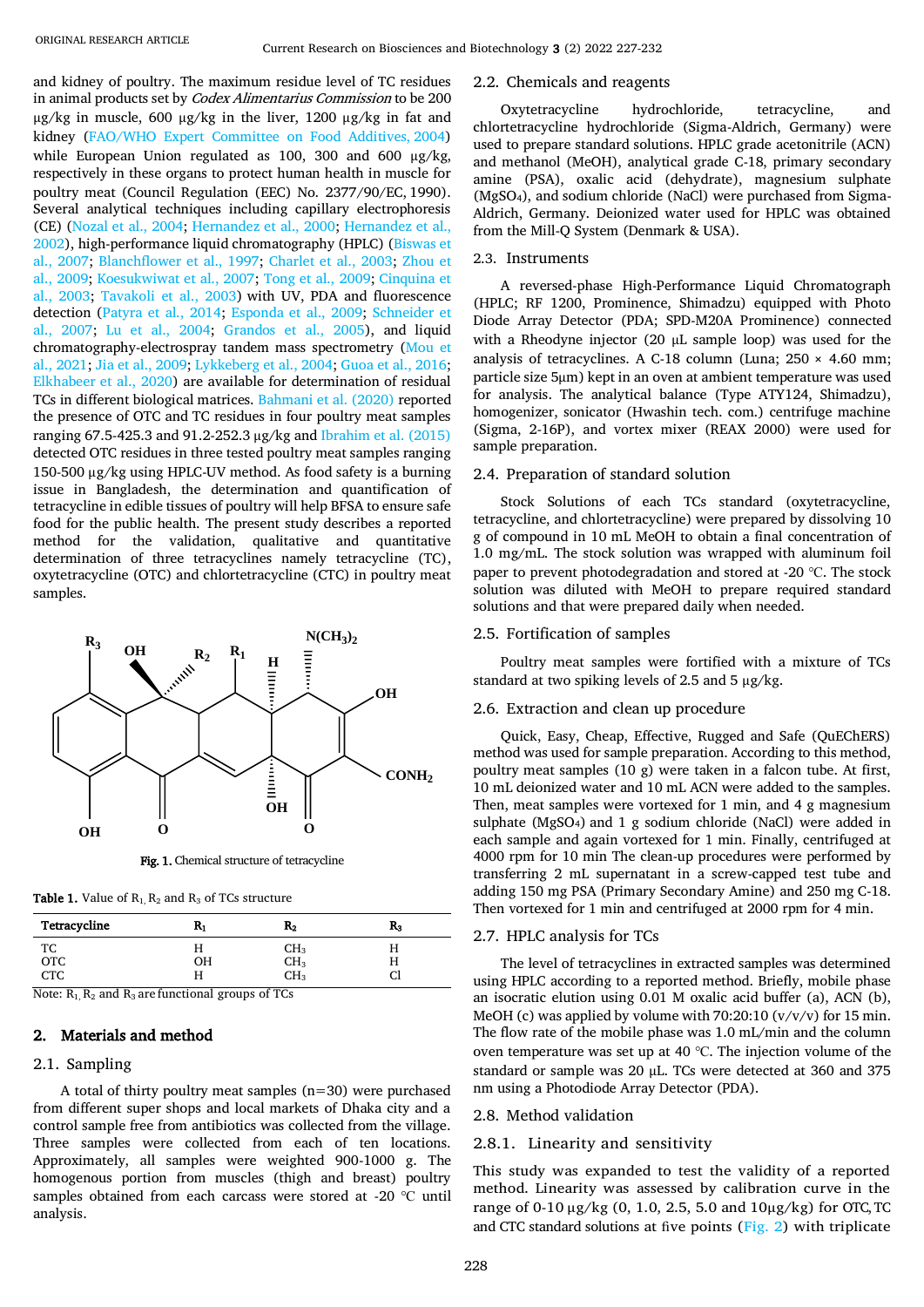analysis [\(Table 3\)](#page-3-0) and chromatogram of TCs standard were shown in [Fig.](#page-2-1) 3.

The response of the PDA detector was linear and highly correlated with the amounts of TCs injected, where the enumerated correlation coefficient  $(r^2)$  ranged from 0.99 to 1.00 and each TC standard had its linear equation. The sensitivity of the method is ordinarily explained by the slope of the analytical calibration curve. The sensitivity of this reported method was found to be 1.05, 1.17 and 1.09 µg/kg for OTC, TC and CTC, respectively [\(Table 3\)](#page-3-0). The calibration curves of standard compounds were drawn using peak area versus concentration following the linear least squares regression procedure. The accuracy is revealed as the relative standard deviation (RSD%) of the slope of the curves.



<span id="page-2-0"></span>Fig. 2. Calibration curve for OTC, TC, and CTC standards



<span id="page-2-1"></span>Fig. 3. Chromatogram of TC standards

## 2.8.2. Accuracy and precision

Accuracy is a measurement of the methodical deviation of the results from the true value. It is shown as the percentage of recovery while precision is the variability of the results narrated by the relative standard deviation (RSD%) of a set of replicate results. RSD (%) is related to the error of within-laboratory of a method. Recovery and precision (RSD %) were measured for five replicate analyses for both intra-day  $(n = 3)$ and inter-day (n=9, 3 days) experiments. Recovery was determined by comparison of response for samples spiked into sample matrix prior to sample preparation with response for spiked samples after all sample preparation steps. Therefore, any superficial recovery loss resulting from matrix suppression was eliminated from the recovery calculation. Poultry meat samples were fortified at two different concentrations (2.5 and 5  $\mu$ g/kg), respectively in three replicates for measuring recoveries. The all-up precision ranged from  $2.35 - 9.14$  (RSD %) [\(Table 3\)](#page-3-0) for poultry meat (muscles from breast & thigh). Although the acquired recovery values of all analytes in different samples within the Association of Official Analytical Chemists (AOAC approved on 19 Dec 2002 and used by ISO 17025) acceptable range for trace analysis; 60–120% of the values of OTC, T C, a n d CTC of poultry meat samples. The relative standard deviation (RSD) was lower than 10% than compliance Codex Alimentarius commission. For both inter-day and intra-day experiments, the RSD was under 10%. A method is considered as validated when RSD values are optimal.

## 2.8.3. Limit of detection (LOD) and limit of quantitation (LOQ)

The limit of detection (LOD) is calculated by three times of signal to noise ratio. LOD is the lowest concentration of an analyte in a sample. The limit of quantitation (LOQ) is the lowest amount that can be quantified within allowable accuracy and precision at the signal-to-noise ratio of 10. Both LOD and LOQ were assessed and the acquired data were given in [Table 3.](#page-3-0) It was observed that the LOD of the proposed method was 1.05, 1.17, and 1.09 µg/kg for OTC, TC, and CTC respectively. The similar values of LOQ were 3.15, 3.51, and 3.27 µg/kg.



Fig. 4. Matrix-matched calibration curve for OTC, TC, and CTC



<span id="page-2-2"></span>Fig. 5. Chromatogram of TC standards at spiking level 5  $\mu$ g/kg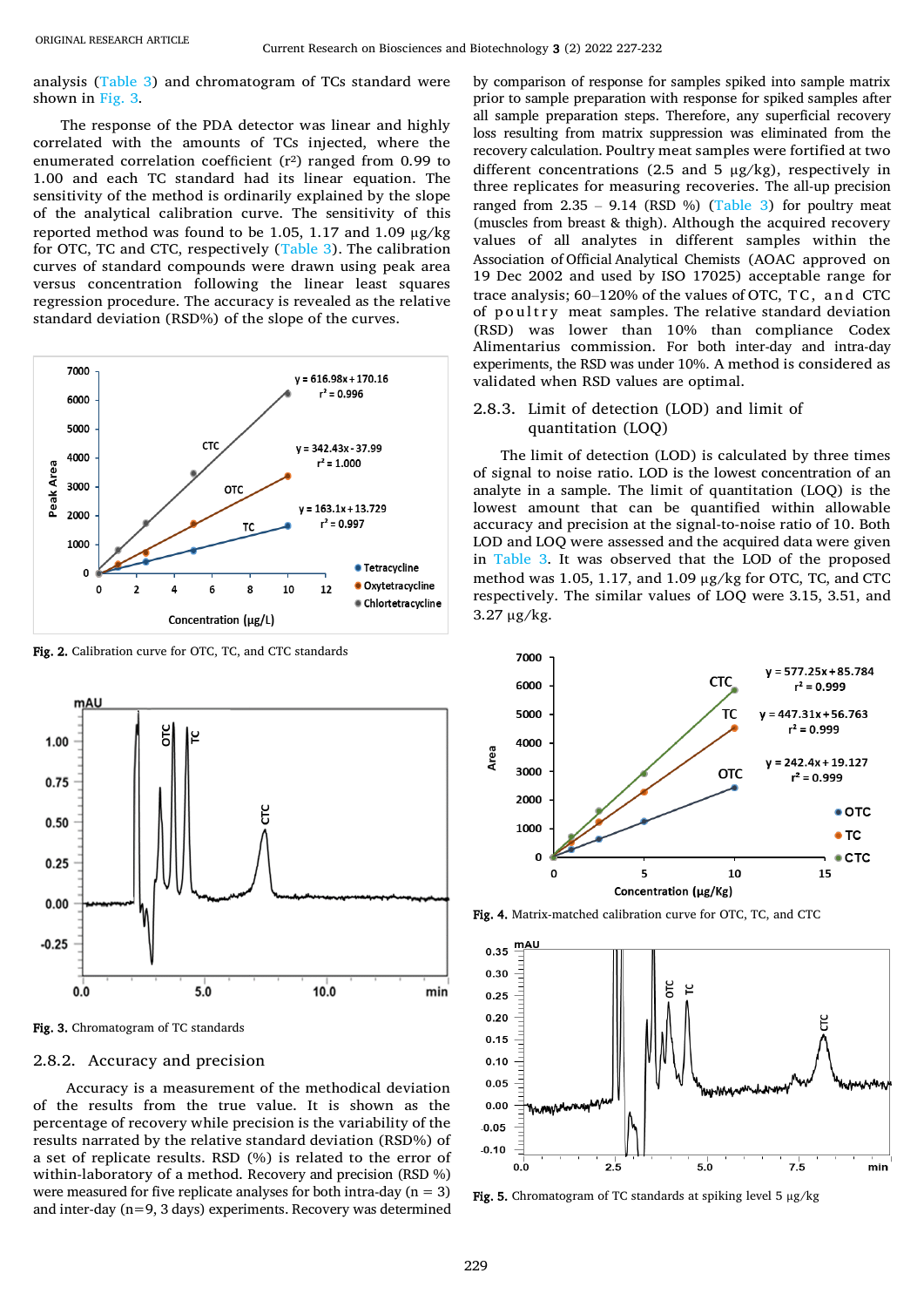#### 3. Results and discussion

The residual tetracycline (OTC, TC, and CTC) in poultry meat samples were analyzed by reversed-phase HPLC with a Photo Diode Array detector (PDA). TCs standard solution was separated on the  $C_{18}$  column at two wavelengths, i.e., 360 and 375 nm. The average retention time was 3.8, 4.30, and 7.8 min, respectively for OTC, TC, and CTC. Linear calibration curves were produced for each standard OTC, TC, and CTC in the range of 0- 10  $\mu$ g/L, and the correlation coefficient,  $(r^2)$  ranging from 0.99-1.00 was found for the standard.

The matrix match calibration curves were also carried out and a similar correlation coefficient was found which indicated that the matrix did not affect the analysis of OTC, TC, and CTC in poultry meat samples [\(Fig. 5\)](#page-2-2). The value of the correlation coefficient obtained for each calibration curve showed that the correlation between peak area and concentration was excellent.

The LOD and LOQ values for OTC, TC, and CTC were 1.05, 1.17, and 1.09 μg/kg and 3.15, 3.51 & 3.27 μg/kg, respectively. Triplicate (n=3) recovery experiments for OTC, TC, and CTC were done by fortification of the control matrix (poultry from the village) at two fortified levels 2.5 µg/kg and 5 µg/kg. The average percent recoveries were 91 and 100%, 102 and 100%, and 106 and 100% for OTC, TC, and CTC, respectively with the repeatability (RSD %) of 5.57, 9.14, and 2.35%, respectively. Thirty poultry meat samples were analyzed. However, residual tetracyclines in all samples were found below the detection limit [\(Fig.](#page-3-1) 6, [Fig.](#page-3-2) 7).

Food safety is of great significance and a global issue to consumers all over the world [\(Shahbazi et al., 2015\)](#page-5-16). Nowadays, antibiotic drugs are generally used to distribute three purposes in poultry in the livestock, firstly animals are administered with high doses of antibiotics for relatively shorter periods as therapeutic use, secondly, prophylactic use which includes disclosure of animals with medium dose of antimicrobials for long durations, thirdly the growth enhancement that is sub-therapeutic doses of antibiotics. As an example, it was said that 10 or 100 times less than therapeutic doses are given for a very long time or throughout the entire life of the animals [\(Marshall et al., 2011;](#page-5-17) [Chowdhury et al., 2009\)](#page-4-20). Several types of antimicrobial drugs were reported to be commonly used at the farmers' level belonging to most of the tetracycline and sulfonamides group [\(Milagro et al., 2008\)](#page-5-18). Different groups of drugs have different withdrawal periods and their residual action in the animal body acts at different times [\(Khatun et al., 2018\)](#page-4-21).

Table 2. Slope, Intercept and Correlation coefficient (r<sup>2</sup>) of both TCs standard and matrix-match TCs

| Antibiotics | Slope<br>standard TCs | Intercept<br>standard TCs | Correlation<br>coefficient $(r^2)$ | Slope<br>(matrix-match) | Intercept<br>(matrix-match) | Correlation coefficient<br>$(r2)$ (matrix-match) |
|-------------|-----------------------|---------------------------|------------------------------------|-------------------------|-----------------------------|--------------------------------------------------|
| <b>OTC</b>  | 342.43                | $-37.99$                  | 1.00                               | 242.40                  | 19.127                      | 0.99                                             |
| TC          | 161.10                | 13.73                     | 0.99                               | 447.31                  | 51-6.763                    | 0.99                                             |
| <b>CTC</b>  | 616.98                | 170.16                    | 0.99                               | 577.25                  | 85.78                       | 0.99                                             |

Note:  $r^2$  = correlation coefficient; OTC=Oxytetracycline; TC= Tetracycline; CTC= Chlortetracycline

<span id="page-3-0"></span>

| Table 3. Fortified level, mean recovery, average, SD, RSD, LOD, and LOQ of TCs |  |  |  |  |  |  |  |  |  |
|--------------------------------------------------------------------------------|--|--|--|--|--|--|--|--|--|
|--------------------------------------------------------------------------------|--|--|--|--|--|--|--|--|--|

| <b>Antibiotics</b> | <b>Fortified level</b><br>(µg/kg) | Mean Recovery (%)<br>Inter-day $(n=3 \text{ Days})$ | Average <b>SD</b> | <b>RSD</b> (%) | LOD $(\mu g/kg)$ (3:1) | LOQ $(\mu g/kg)$ (10:1) |
|--------------------|-----------------------------------|-----------------------------------------------------|-------------------|----------------|------------------------|-------------------------|
| <b>OTC</b>         |                                   | 91 & 100                                            | $1.05 \pm 0.06$   | 5.57           | 1.05                   | 3.15                    |
| TC                 | 2.5 & 5                           | 102 & 100                                           | $1.17 \pm 0.11$   | 9.14           | 1.17                   | 3.51                    |
| <b>CTC</b>         |                                   | 106 & 100                                           | $1.09 \pm 0.03$   | 2.35           | 1.09                   | 3.27                    |

SD=standard deviation; RSD=relative standard deviation; LOD=limit of detection; LOQ=limit of quantitation





<span id="page-3-2"></span>Fig. 7. Poultry meat sample without containing any TCs residue

<span id="page-3-1"></span>The presence of residual tetracycline in poultry meat and organs higher than the maximum residue limit was reported in the literature due to improper use of antibiotics by producers which is a great concern to the consumers and harmful for public health globally [\(Bahmani et al., 2020;](#page-4-18) [Arslanbas et al., 2018;](#page-4-22) [Shahbazi et](#page-5-16)  [al., 2015;](#page-5-16) [Ibrahim et al., 2015\)](#page-4-19). However, the present study revealed that poultry meat samples are free of residual tetracyclines and safe for consumption which indicated that poultry farmers maintain the proper doses and withdrawal period of the antibiotics. The residual antibiotics may exit from treated animals by excretion and enter into the environment as a result, they were not detected in the present study [\(Aga et al., 2003\)](#page-4-23). Therefore, further research on a large scale and other food matrices are necessary to ensure safe food for consumers in Bangladesh.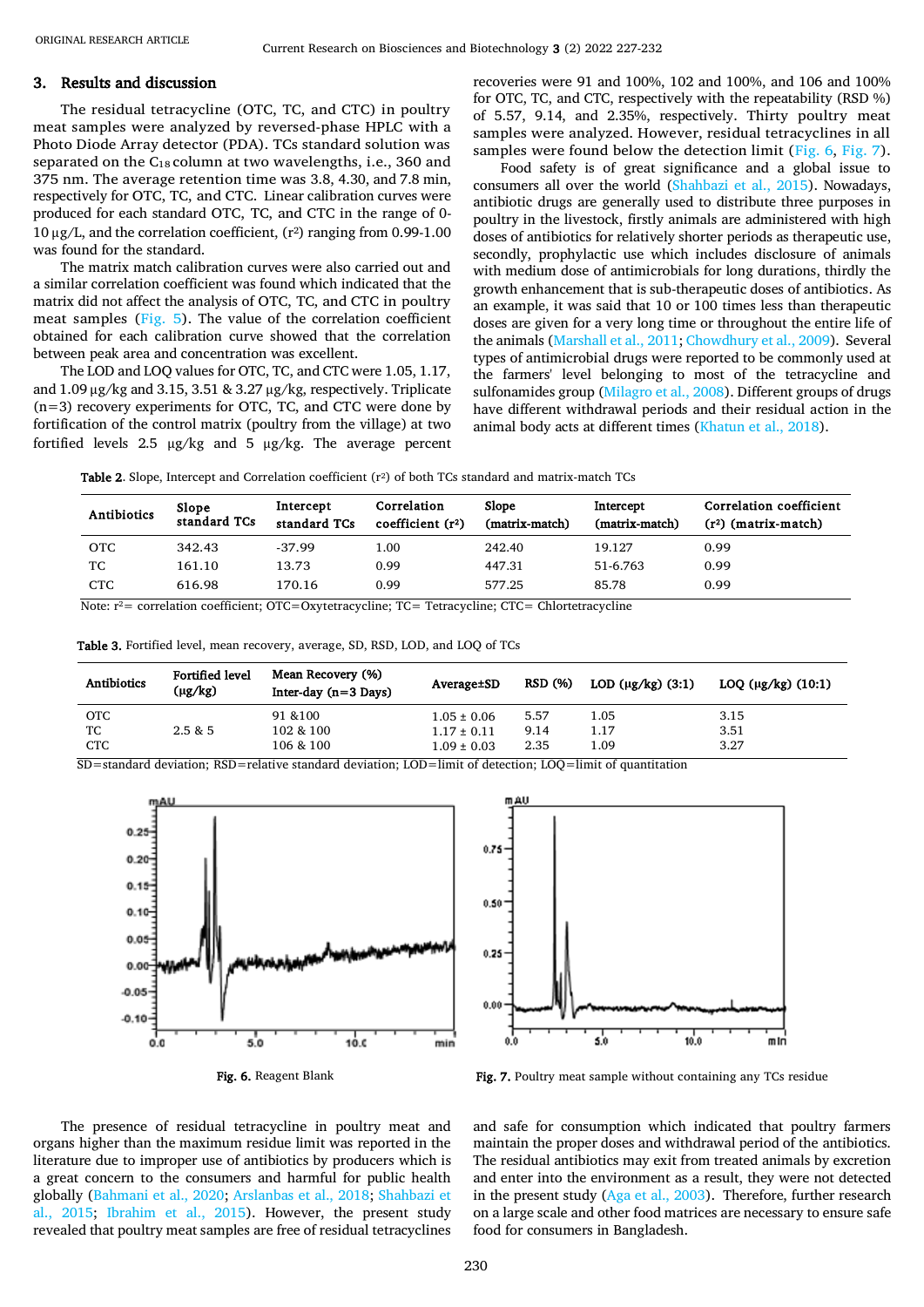### 4. Conclusion

Tetracycline antibiotics have been used globally for the treatment of bacterial infections in livestock. Some antibiotics like chloramphenicol and nitrofuran have been banned in many countries for livestock [\(Mou et al., 2021\)](#page-5-14). A few researches were performed by Thin Layer Chromatography for the detection of residual antibiotics in Bangladesh. [Sarker et al. \(2018\)](#page-5-19) reported the percentage of OTC residues 74, 47 and 36% in liver, thigh muscles and breast muscles. But adequate research in Bangladesh has been done by HPLC method due to insufficient facilities in all research laboratories, though that is an advanced and more sensitive method than TLC. The HPLC-PDA is an efficient, sensitive, and reliable method for the analysis of tetracyclines in poultry meat samples. The analyzed samples were free of residual tetracyclines and safe for consumers.

## Acknowledgements

The authors are grateful to the International Science Programme (ISP), Uppsala University, Sweden, and the University Grants Commission of Bangladesh for financial supports.

## Conflict of interest

The authors declare no conflict of interest.

#### References

- <span id="page-4-23"></span>Aga DS, Goldfish R, Kulshrestha P. 2003. Application of ELISA in determining the fate of tetracyclines in land-applied livestock wastes. The Analyst 128(6): 658–62. doi:10.1039/b301630g
- Association of Official Analytical Chemists (AOAC). 2000. Official methods of analysis (17th Ed.). Maryland, USA: Association of Official Analytical Chemists (995.09, approved on 19 Dec 2002 and used by ISO 17025).
- <span id="page-4-22"></span>Arslanbas E, Sahin S, Kalin R, Mogulkoc MN, Gungor H. 2018. Determination of some antibiotic residues by hplc method in chicken meats prepared for consumption. J Fac Vet Med 15(3): 247-52. doi:10.32707/ercivet.477315
- <span id="page-4-18"></span>[Bahmani](https://www.ncbi.nlm.nih.gov/pubmed/?term=Bahmani%20K%5BAuthor%5D&cauthor=true&cauthor_uid=32257528) K, [Shahbazi](https://www.ncbi.nlm.nih.gov/pubmed/?term=Shahbazi%20Y%5BAuthor%5D&cauthor=true&cauthor_uid=32257528) Y, [Nikousefat](https://www.ncbi.nlm.nih.gov/pubmed/?term=Nikousefat%20Z%5BAuthor%5D&cauthor=true&cauthor_uid=32257528) Z. 2020. Monitoring and risk assessment of tetracyclin residues in foods of animal origin. Food Sci Biotechnol 29(3): 441–8. doi:10.1007/s10068-019-00665-x
- <span id="page-4-8"></span>Biswas AK, Rao GS, Kondaiah N, Anjaneyulu ASR, Mendiratta SK, Prasad R, Malik JK. 2007. A simple multi-residue method for determination of oxytetracycline, tetracycline and chlortetracycline in export buffalo meat by HPLC–photodiode array detector. J Food Drug Anal 15(3): 278– 84. doi.10.38212/2224-6614.2419
- <span id="page-4-9"></span>Blanchflower WJ, McCracken RJ, Haggan AS, Kennedy D G. 1997. Confirmatory assay for the determination of tetracycline, oxytetracycline, chlortetracycline and its isomers in muscle and kidney using liquid chromatography-mass spectrometry. J Chromatogr B: Biomed Sci Appl 692: 351–60. doi:10.1016/S0378-4347(96)00524-5

<span id="page-4-4"></span>Bangladesh Food Safety Authority (BFSA). 2013 Bangladesh Foo Safety Act.

- Council Regulation (EEC) No. 2377/90/EC. 1990. Laying down a community procedure for the establishment of maximum residue limits of veterinary medicinal products in foodstuffs of animal origin, Brussels, Belgium. Off J Eur Commun L224: 1–124.
- <span id="page-4-2"></span>Chopra I, Roberts M. 2001. Tetracycline antibiotics: mode of action, applications, molecular biology, and epidemiology of bacterial resistance. Microbiol Mol Biol Rev 6: 232–60. doi:10.1128/MMBR.65.2.232-260.2001
- <span id="page-4-20"></span>Chowdhury R, Haque MN, Islam KMS, Khaleduzzaman ABM. 2009. A review on Antibiotics in an Animal Feed. Bangladesh J Anim Sci 38: 22–32. doi:10.3329/bjas.v38i1-2.9909
- <span id="page-4-10"></span>Charlet M, Schelkens M, Croubels S, Backer PD. 2003. Quantitative multiresidue analysis of tetracyclines and their 4-epimers in pig tissues by high-performance liquid chromatography combined with positive-ion electrospray ionization mass spectrometry. Analytica Chimica Acta 492: 199-213. doi:10.1016/S0003-2670(03)00341-6
- <span id="page-4-12"></span>Cinquina AL, Longo F, Anastasi G, Giannetti L, Cozzani R. 2003. Validation of a high-performance liquid chromatography method for the determination of oxytetracycline, tetracycline, chlortetracycline and doxycycline in bovine milk and muscle. J Chromatogr A 987: 227-33. doi:10.1016/s0021-9673(02)01446-2
- Codex Alimentarius. 2009. Guidelines for the design and implementation of national regulatory food safety assurance program associated with the use of veterinary drugs in food producing animals. CAC/GL. 71-9.
- Codex Alimentarius Commission. 2011. FAO and WHO: Maximum residue limits for veterinary drugs in foods. Updated as at the 34th session of the Codex Alimentarius Commission.
- Codex Alimentarius Commission. 2012. Maximum residue limits for veterinary drugs in foods updated as at the 35th session of the Codex Alimentarius Commission.
- <span id="page-4-0"></span>Darwish WS, Eldaly EA, El-Abbasy, MT, Ikenaka Y, Nakayama S, Ishizuka M. 2013. Antibiotic residues in food: The African scenario. Japan J Vet Res 61: S13-S22.
- <span id="page-4-3"></span>Doyle M E. 2006. Veterinary drug residues in processed meats—potential health risk. FRI Briefings; Food Research Institute, University of Visconsin: Madison, WI, USA, pp. 148–96. http://fri.wisc.edu/docs/pdf/FRIBrief\_VetDrgRes.pdf
- <span id="page-4-13"></span>Esponda S, Padron MET, Ferrera Z, Rodrigez JJS. 2009. Solid-phase microextraction with micellar desorption and HPLC-fluorescence detection for the analysis of fluoroquinolones residues in water samples. Anal Bioanal Chem 394: 927-35. doi:10.1007/s00216-009-2629-8
- <span id="page-4-17"></span>Elkhabeer MA, Gouda GAR, Ryad L, Souaya ER. 2020. Analytical method optimization and determination of sulfonamides, chloramphenicol and tetracyclines drug residues in poultry meat across Egypt. J Food Proces Technol 11(4): 825. doi:10.35248/2157-7110.20.11.825
- European Commission. Commission regulation (EC) 1442/95. 1995. Amending annexes I, II, III and IV to regulation (EEC) no. 2377/90 laying down a community procedure for the establishment of maximum residue limits of veterinary medicinal products in foodstuffs of animal origin. Off J Eur Commun 143: 26-30.
- European Communities. Commission decision 2002/657/EC, 2002, implementing council Directive 96/23/EC concerning the performance of analytical methods and the interpretation of results. Off J Eur Commun L221: 8-36.
- <span id="page-4-5"></span>FAO/WHO Expert Committee on Food Additives. 2004. Residues of some veterinary drugs in animals and foods. Sixty second report of the Joint FAO/WHO export committee on food additives. WHO technical report series, FAO FNP 41/16. Geneva: World Health Organization.
- <span id="page-4-1"></span>Geidam YA, Usman H, Musa HI, Anosike F, Adeyemi Y. 2009. Oxytetracycline and procaine penicillin residues in tissues of slaughtered cattle in Maiduguri, Borno State Nigeria. Terr Aquat Environ Toxicol 3: 68-70.
- <span id="page-4-14"></span>Grandos M, Encabo M, Compano R, Pratt MD. 2005. Determination of tetracyclines in water samples using liquid chromatography with fluorimetric detection. Chromatographia 61: 471-7. doi:10.1365/s10337-005-0546-3
- <span id="page-4-16"></span>Guoa C, Wanga M, Xiaoa H, Huaia B, Wanga F, Pana G, Liaoa X, Liu Y. 2016. Development of a modified QuEChERS method for the determination of veterinary antibiotics in swine manure by liquid chromatographytandem mass spectrometry. *J Chromatogr B* 1027:110-8. doi:10.1016/j.jchromb.2016.05.034
- <span id="page-4-6"></span>Hernandez M, Borrull F, Calull M. 2000. Determination of quinolones in plasma samples by capillary electrophoresis using solid-phase extraction. J Chromatogr B 742: 255-65. doi:10.1016/S0378-4347 (00)00169-9
- <span id="page-4-7"></span>Hernandez M, Aguilar C, Borrull F, Calull M. 2002. Determination of ciprofloxacin, enrofloxacin and flumequine in pig plasma samples by capillary isotachophoresis-capillary zone electrophoresis.  $J$  Chrom B, Analytical Technologies in the Biomedical and Life Sciences 772: 163- 72. doi:10.1016/s1570-0232(02)00071-5
- <span id="page-4-19"></span>Ibrahim IG, Sabiel YA, Thoria OO, Khalafalla AE, Safa OS, Khogali SME, Hala AE, Salih M, Muna EA. 2015. Microbiological and HPLC assays for detection of tetracycline residues in chicken meat. Asian J Sci Technol 6(2): 1020-2.
- <span id="page-4-15"></span>Jia A, Xiao Y, Hu J, Asami M, Kunikane S. 2009. Simultaneous determination of tetracyclines and their degradation products in environmental waters by liquid chromatography-electrospray tandem mass spectrometry. *J Chromatogr A* 1216: 4655-62. doi:10.1016/j.chroma.2009.03.073
- <span id="page-4-11"></span>Koesukwiwat U, Jayanta S, Leepipatpiboon N. 2007. Simultaneous determination of fluoroquinolones and tetracyclines in poultry muscle using HPLC with fluorescence detection. J Chromatogr A 1149: 102-11. doi:10.1016/j.jchromb.2006.08.005
- <span id="page-4-21"></span>Khatun R, Howlader AJ, Ahmed S, Islam N, Alam K, Haider S, Mahmud MS, Hasan MA. 2018. Validation of the Declared Withdrawal Periods of